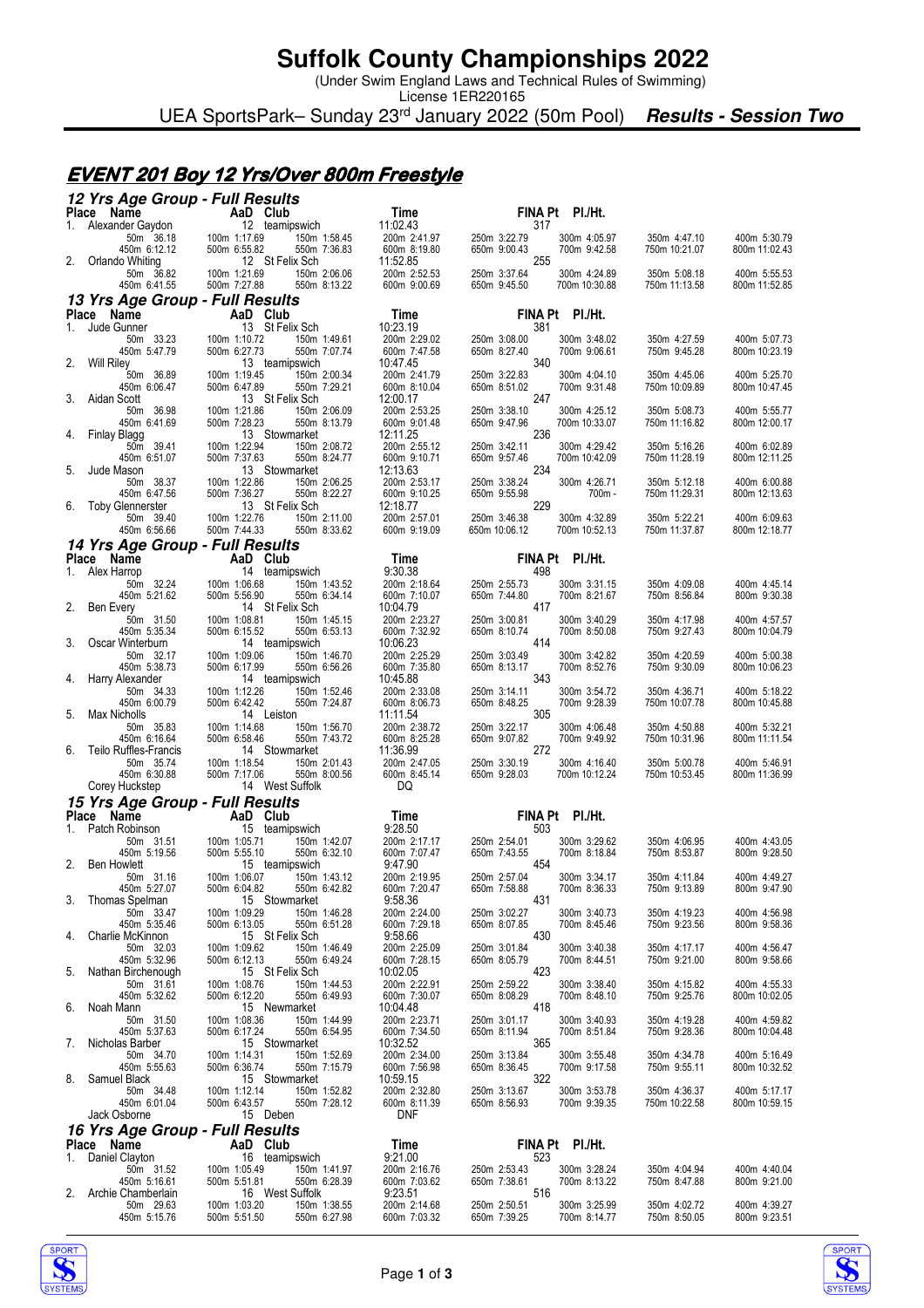## **Suffolk County Championships 2022**

(Under Swim England Laws and Technical Rules of Swimming)

| License 1ER220165 |                                                                                                                                                         |                                                                                             |              |              |                 |              |               |  |
|-------------------|---------------------------------------------------------------------------------------------------------------------------------------------------------|---------------------------------------------------------------------------------------------|--------------|--------------|-----------------|--------------|---------------|--|
|                   |                                                                                                                                                         | UEA SportsPark-Sunday 23 <sup>rd</sup> January 2022 (50m Pool) <b>Results - Session Two</b> |              |              |                 |              |               |  |
| 3.                | William Ellard                                                                                                                                          | 16 St Felix Sch                                                                             | 9:41.25      | 470          |                 |              |               |  |
|                   | 50m 29.88                                                                                                                                               | 150m 1:38.39<br>100m 1:03.63                                                                | 200m 2:14.19 | 250m 2:49.92 | 300m 3:25.98    | 350m 4:02.70 | 400m 4:39.27  |  |
|                   | 450m 5:16.17                                                                                                                                            | 500m 5:52.87<br>550m 6:30.72                                                                | 600m 7:09.40 | 650m 7:47.04 | 700m 8:26.56    | 750m 9:05.29 | 800m 9:41.25  |  |
| 4.                | Thomas Deaton                                                                                                                                           | 16 Newmarket                                                                                | 9:51.76      | 445          |                 |              |               |  |
|                   | 50m 31.79                                                                                                                                               | 100m 1:07.26<br>150m 1:43.41                                                                | 200m 2:20.85 | 250m 2:58.13 | 300m 3:35.52    | 350m 4:13.45 | 400m 4:50.67  |  |
|                   | 450m 5:28.97                                                                                                                                            | 500m 6:06.94<br>550m 6:44.80                                                                | 600m 7:22.61 | 650m 7:59.80 | 700m 8:37.64    | 750m 9:14.91 | 800m 9:51.76  |  |
|                   | 5. Joe Flowers                                                                                                                                          | 16 St Felix Sch                                                                             | 10:03.15     | 421          |                 |              |               |  |
|                   | 50m 30.88                                                                                                                                               | 100m 1:06.98<br>150m 1:42.68                                                                | 200m 2:20.58 | 250m 2:56.77 | 300m 3:34.72    | 350m 4:11.80 | 400m 4:50.67  |  |
|                   | 450m 5:28.20                                                                                                                                            | 550m 6:46.92<br>500m 6:08.48                                                                | 600m 7:26.86 | 650m 8:06.12 | 700m 8:46.34    | 750m 9:25.05 | 800m 10:03.15 |  |
|                   | 6. Luka Page                                                                                                                                            | 16 West Suffolk                                                                             | 10:28.59     | 372          |                 |              |               |  |
|                   | 50m 31.42                                                                                                                                               | 100m 1:07.09<br>150m 1:45.51                                                                | 200m 2:23.36 | 250m 3:03.50 | 300m 3:42.66    | 350m 4:23.63 | 400m 5:03.63  |  |
|                   | 450m 5:44.90                                                                                                                                            | 500m 6:25.55<br>550m 7:07.28                                                                | 600m 7:48.92 | 650m 8:32.07 | 700m 9:13.52    | 750m 9:53.15 | 800m 10:28.59 |  |
|                   |                                                                                                                                                         | 17 Yrs/Over Age Group - Full Results                                                        |              |              |                 |              |               |  |
|                   | Place Name                                                                                                                                              |                                                                                             | Time         |              | FINA Pt PI./Ht. |              |               |  |
|                   | <b>Ce Name Capacity Capacity Capacity Capacity Capacity Capacity Capacity Capacity Capacity Capacity Capacity Capacity Capacity Capacity Capacity C</b> | teamipswich                                                                                 | 8:41.24      | 652          |                 |              |               |  |
|                   | 50m 28.88                                                                                                                                               | 100m 1:02.00<br>150m 1:34.65                                                                | 200m 2:08.29 | 250m 2:40.79 | 300m 3:14.68    | 350m 3:47.38 | 400m 4:20.80  |  |
|                   | 450m 4:53.39                                                                                                                                            | 500m 5:27.31<br>550m 5:59.45                                                                | 600m 6:32.91 | 650m 7:05.47 | 700m 7:38.56    | 750m 8:10.14 | 800m 8:41.24  |  |
|                   | 2. Myles Turner                                                                                                                                         | 22 West Suffolk                                                                             | 8:56.13      | 599          |                 |              |               |  |
|                   | 50m 28.84                                                                                                                                               | 100m 1:02.17<br>150m 1:34.76                                                                | 200m 2:08.46 | 250m 2:41.27 | 300m 3:14.88    | 350m 3:48.00 | 400m 4:22.06  |  |
|                   | 450m 4:55.22                                                                                                                                            | 500m 5:29.73<br>550m 6:03.75                                                                | 600m 6:38.63 | 650m 7:12.67 | 700m 7:48.25    | 750m 8:22.33 | 800m 8:56.13  |  |
|                   | 3. Marin De Villard                                                                                                                                     | 17 St Felix Sch                                                                             | 9:02.76      | 578          |                 |              |               |  |
|                   | 50m 28.92                                                                                                                                               | 100m 1:02.43<br>150m 1:35.05                                                                | 200m 2:09.62 | 250m 2:42.66 | 300m 3:17.73    | 350m 3:51.04 | 400m 4:26.74  |  |
|                   | 450m 5:00.83                                                                                                                                            | 550m 6:11.16<br>500m 5:36.73                                                                | 600m 6:47.05 | 650m 7:22.15 | 700m 7:58.08    | 750m 8:30.48 | 800m 9:02.76  |  |
|                   | 4. Jack Pallant                                                                                                                                         | 18 Team Waveney                                                                             | 9:13.70      | 544          |                 |              |               |  |
|                   | 50m 29.61                                                                                                                                               | 100m 1:02.01<br>150m 1:36.51                                                                | 200m 2:10.92 | 250m 2:46.50 | 300m 3:21.93    | 350m 3:58.08 | 400m 4:32.87  |  |
|                   | 450m 5:08.99                                                                                                                                            | 500m 5:43.76<br>550m 6:19.66                                                                | 600m 6:54.60 | 650m 7:30.25 | 700m 8:04.63    | 750m 8:30.48 | 800m 9:13.70  |  |
|                   | 5. Matthew Brown                                                                                                                                        | 17 Stowmarket                                                                               | 9:35.97      | 483          |                 |              |               |  |
|                   | 50m 29.15                                                                                                                                               | 150m 1:37.12<br>100m 1:03.05                                                                | 200m 2:14.77 | 250m 2:50.85 | 300m 3:29.16    | 350m 4:05.15 | 400m 4:43.36  |  |
|                   | 450m 5:19.74                                                                                                                                            | 550m 6:34.72<br>500m 5:58.39                                                                | 600m 7:12.77 | 650m 7:47.79 | 700m 8:25.04    | 750m 9:00.25 | 800m 9:35.97  |  |
| 6.                | Zak Baldwin                                                                                                                                             | 17 Newmarket                                                                                | 9:42.15      | 468          |                 |              |               |  |
|                   | 50m 30.14                                                                                                                                               | 100m 1:02.95<br>150m 1:38.94                                                                | 200m 2:14.56 | 250m 2:51.69 | 300m 3:28.51    | 350m 4:06.23 | 400m 4:43.57  |  |
|                   | 450m 5:21.77                                                                                                                                            | 500m 5:59.19<br>550m 6:37.46                                                                | 600m 7:14.90 | 650m 7:53.49 | 700m 8:30.15    | 750m 9:07.81 | 800m 9:42.15  |  |

#### **EVENT 202 Girl 12 Yrs/Over 1500m Freestyle**

|  |  | 13 Yrs Age Group - Full Results |
|--|--|---------------------------------|
|  |  |                                 |

|         | Place Name                      | AaD Club                        |                                 | <b>Time</b>                      |                                  | FINA Pt PI./Ht.                  |                |                      |
|---------|---------------------------------|---------------------------------|---------------------------------|----------------------------------|----------------------------------|----------------------------------|----------------|----------------------|
|         | 1. Eveline Gaydon               |                                 | 13 teamipswich                  | 20:31.63                         |                                  | 417                              |                |                      |
|         | 50m 36.90                       | 100m 1:16.84                    | 150m 1:58.62                    | 200m 2:40.02                     | 250m 3:22.10                     | 300m 4:03.66                     | 350m 4:45.90   | 400m 5:27.24         |
|         | 450m 6:08.17                    | 500m 6:49.12                    | 550m 7:30.44                    | 600m 8:11.05                     | 650m 8:52.68                     | 700m 9:33.02                     | 750m 10:14.58  | 800m 10:54.87        |
|         | 850m 11:36.66                   | 900m 12:16.94                   | 950m 12:58.21                   | 1000m 13:38.77                   | 1050m 14:21.10                   | 1100m 15:02.74                   | 1150m 15:45.85 | 1200m 16:26.73       |
|         | 1250m 17:08.68                  | 1300m 17:49.66                  | 1350m 18:31.99                  | 1400m 19:13.42                   | 1450m 19:54.86                   | 1500m 20:31.63                   |                |                      |
|         | 14 Yrs Age Group - Full Results |                                 |                                 |                                  |                                  |                                  |                |                      |
|         | Place Name                      | AaD Club                        |                                 | <b>Time</b>                      |                                  | FINA Pt PI./Ht.                  |                |                      |
|         | 1. Amelia Saunders              | 14 Leiston                      |                                 | 20:17.42                         |                                  | 432                              |                |                      |
|         | 50m 34.66                       | 100m 1:12.63                    | 150m 1:53.19                    | 200m 2:31.96                     | 250m 3:12.68                     | 300m 3:52.34                     | 350m 4:39.20   | 400m 5:19.33         |
|         | 450m 5:54.78                    | 500m 6:34.86                    | 550m 7:16.07                    | 600m 8:56.77                     | 650m 8:38.20                     | 700m 9:18.36                     | 750m 10:00.21  | 800m 10:41.21        |
|         | 850m 11:23.33                   | 900m 12:04.29                   | 950m 12:46.21<br>1350m 18:16.74 | 1000m 13:26.51                   | 1050m 14:08.11                   | 1100m 14:49.12                   | 1150m 15:31.46 | 1200m 16:12.22       |
| 2.      | 1250m 16:54.21<br>Kiera Broad   | 1300m 17:35.32                  | 14 West Suffolk                 | 1400m 18:57.49<br>20:27.08       | 1450m 19:39.27                   | 1500m 20:17.42<br>422            |                |                      |
|         | 50m 35.36                       | 100m 1:13.09                    | 150m 1:53.59                    | 200m 2:32.56                     | 250m 3:13.56                     | 300m 3:53.00                     | 350m 4:33.95   | 400m 5:13.45         |
|         | 450m 5:55.80                    | 500m 6:35.85                    | 550m 7:18.14                    | 600m 7:59.11                     | 650m 8:41.62                     | 700m 9:22.05                     | 750m 10:04.28  | 800m 10:44.36        |
|         | 850m 11:26.53                   | 900m 12:06.65                   | 950m 12:48.58                   | 1000m -                          | 1050m 14:11.17                   | 1100m-                           | 1150m 15:56.15 | 1200m -              |
|         | 1250m 16:58.74                  | 1300m 18:05.01                  | 1350m 18:23.40                  | 1400m 19:04.20                   | 1450m 19:48.24                   | 1500m 20:27.08                   |                |                      |
| 3.      | <b>Isabel Moore</b>             |                                 | 14 West Suffolk                 | 20:48.15                         |                                  | 401                              |                |                      |
|         | 50m 35.08                       | 100m 1:15.78                    | 150m 1:54.97                    | 200m 2:36.74                     | 250m 3:16.28                     | 300m 3:58.89                     | 350m 4:38.94   | 400m 5:21.53         |
|         | 450m 6:02.40                    | 500m 6:45.43                    | 550m 7:25.64                    | 600m 8:09.12                     | 650m 8:50.31                     | 700m 9:33.65                     | 750m 10:14.82  | 800m 10:58.54        |
|         | 850m 11:40.31                   | 900m 12:23.54                   | 950m 13:05.02                   | 1000m 13:49.03                   | 1050m 14:30.19                   | 1100m 15:14.21                   | 1150m 15:56.15 | 1200m 16:40.53       |
|         | 1250m 17:21.99                  | 1300m 18:05.45                  | 1350m 18:46.20                  | 1400m 19:29.14                   | 1450m 20:08.33                   | 1500m 20:48.15                   |                |                      |
| 4.      | <b>Isabel Thomas</b>            |                                 | 14 Newmarket                    | 21:33.16                         |                                  | 360                              |                |                      |
|         | $50m -$<br>450m -               | $100m -$                        | 150m -                          | 200m-<br>$600m -$                | 250m -                           | $300m -$                         | $350m -$       | $400m -$<br>$800m -$ |
|         |                                 | $500m -$                        | $550m -$                        |                                  | 650m -                           |                                  |                |                      |
|         |                                 |                                 |                                 |                                  |                                  | 700m-                            | 750m -         |                      |
|         | $850m -$                        | $900m -$                        | $950m -$                        | 1000m -                          | 1050m -                          | 1100m-                           | 1150m -        | 1200m -              |
|         | 1250m -                         | 1300m -                         | 1350m -                         | 1400m -                          | 1450m -                          | 1500m 21:33.16                   |                |                      |
|         | 15 Yrs Age Group - Full Results |                                 |                                 |                                  |                                  |                                  |                |                      |
|         | Place Name                      | AaD Club                        |                                 | Time                             |                                  | FINA Pt PI./Ht.                  |                |                      |
| $1_{-}$ | Sophie Dowding                  |                                 | 15 teamipswich                  | 18:46.02                         |                                  | 546                              |                |                      |
|         | 50m 34.17                       | 100m 1:12.44                    | 150m 1:49.97                    | 200m 2:28.80                     | 250m 3:05.80                     | 300m 3:44.15                     | 350m 4:22.00   | 400m 5:01.16         |
|         | 450m 5:38.61                    | 500m 6:17.46                    | 550m 6:54.54                    | 600m 7:33.04                     | 650m 8:10.51                     | 700m 8:49.01                     | 750m 9:25.85   | 800m 10:04.72        |
|         | 850m 10:41.63                   | 900m 11:20.25                   | 950m 11:57.78                   | 1000m 12:35.92                   | 1050m 13:12.79                   | 1100m 13:51.13                   | 1150m 14:28.04 | 1200m 15:05.94       |
|         | 1250m 15:42.84                  | 1300m 16:20.26                  | 1350m 16:56.19                  | 1400m 17:33.57                   | 1450m 18:09.63                   | 1500m 18:46.02                   |                |                      |
| 2.      | Amelie Crabb<br>50m 34.13       | 100m 1:12.64                    | 15 teamipswich<br>150m 1:52.40  | 19:45.33<br>200m 2:31.22         | 250m 3:11.38                     | 468<br>300m 3:50.00              | 350m 4:30.46   | 400m 5:09.74         |
|         | 450m 5:50.64                    | 500m 6:30.65                    | 550m 7:11.08                    | 600m 7:51.28                     | 650m 8:32.18                     | 700m 9:11.24                     | 750m 9:52.16   | 800m 10:31.54        |
|         | 850m 11:11.66                   | 900m 11:50.57                   | 950m 12:30.73                   | 1000m 14:29.48                   | 1050m 13:50.01                   | $1100m -$                        | 1150m 15:09.80 | 1200m 15:49.52       |
|         | 1250m 16:29.96                  | 1300m 17:09.56                  | 1350m 17:49.87                  | 1400m 18:28.46                   | 1450m 19:08.60                   | 1500m 19:45.33                   |                |                      |
| 3.      | Rebecca Brown                   |                                 | 15 Stowmarket                   | 20:11.05                         |                                  | 439                              |                |                      |
|         | 50m 34.72                       | 100m 1:14.91                    | 150m 1:54.39                    | 200m 2:35.37                     | 250m 3:15.20                     | 300m 3:56.06                     | 350m 4:35.62   | 400m 5:17.07         |
|         | 450m 5:56.75                    | 500m 6:37.98                    | 550m 7:18.01                    | 600m 7:59.44                     | 650m 8:39.74                     | 700m 9:21.44                     | 750m 10:01.83  | 800m 10:43.87        |
|         | 850m 11:24.02                   | 900m 12:04.89                   | 950m 12:44.64                   | 1000m 13:25.81                   | 1050m 14:05.95                   | 1100m 14:47.31                   | 1150m 15:27.90 | 1200m 16:09.36       |
|         | 1250m 16:49.74                  | 1300m 17:31.59                  | 1350m 18:11.74                  | 1400m 18:53.49                   | 1450m 19:32.84                   | 1500m 20:11.05                   |                |                      |
| 4.      | Natalie Taylor                  |                                 | 15 St Felix Sch                 | 20:21.31                         |                                  | 428                              |                |                      |
|         | 50m 35.97                       | 100m 1:15.15                    | 150m 1:55.87                    | 200m 2:35.76                     | 250m 3:16.52                     | 300m 3:56.29                     | 350m 4:37.06   | 400m 5:16.85         |
|         | 450m 5:58.19                    | 500m 6:38.22                    | 550m 7:19.16                    | 600m 7:59.05                     | 650m 8:40.29                     | 700m 9:20.55                     | 750m 10:01.88  | 800m 10:42.90        |
|         | 850m 11:24.41<br>1250m 16:56.47 | 900m 12:05.36<br>1300m 17:37.91 | 950m 12:46.74<br>1350m 18:19.75 | 1000m 13:28.02<br>1400m 19:00.63 | 1050m 14:09.76<br>1450m 19:42.12 | 1100m 14:51.09<br>1500m 20:21.31 | 1150m 15:33.56 | 1200m 16:12.22       |